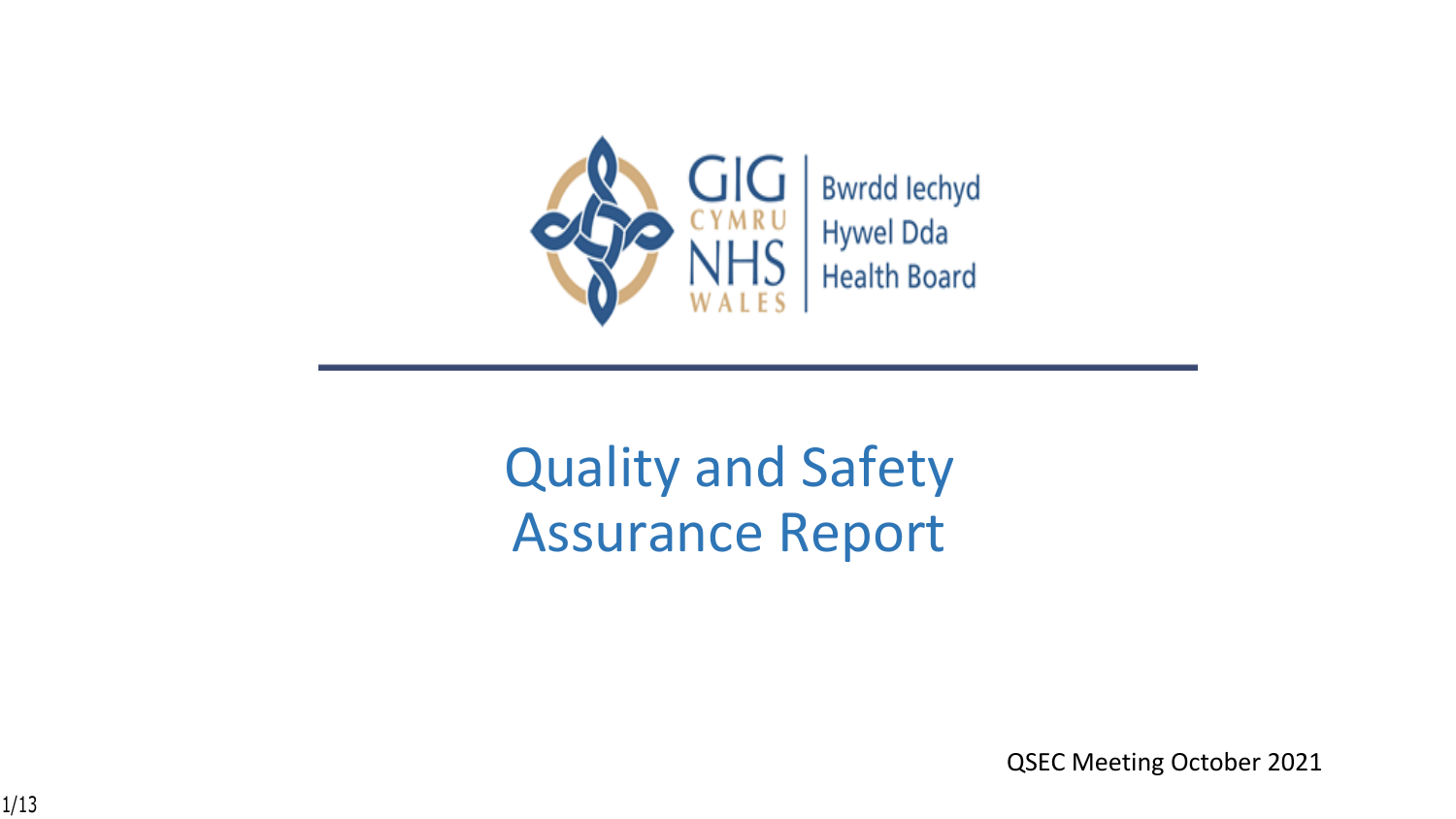# **Situation**

- The purpose of this report is to provide the Quality, Safety and Experience Committee (QSEC) with an overview of quality and safety across the Health Board.
- The Health Board uses a number of assurance processes and quality improvement strategies to ensure high quality care is delivered to patients.
- This report provides information on patient safety incidents, including externally reported patient safety incidents, inspections by Healthcare Inspectorate Wales (HIW) and an update on hospital acquired thrombosis improvement work.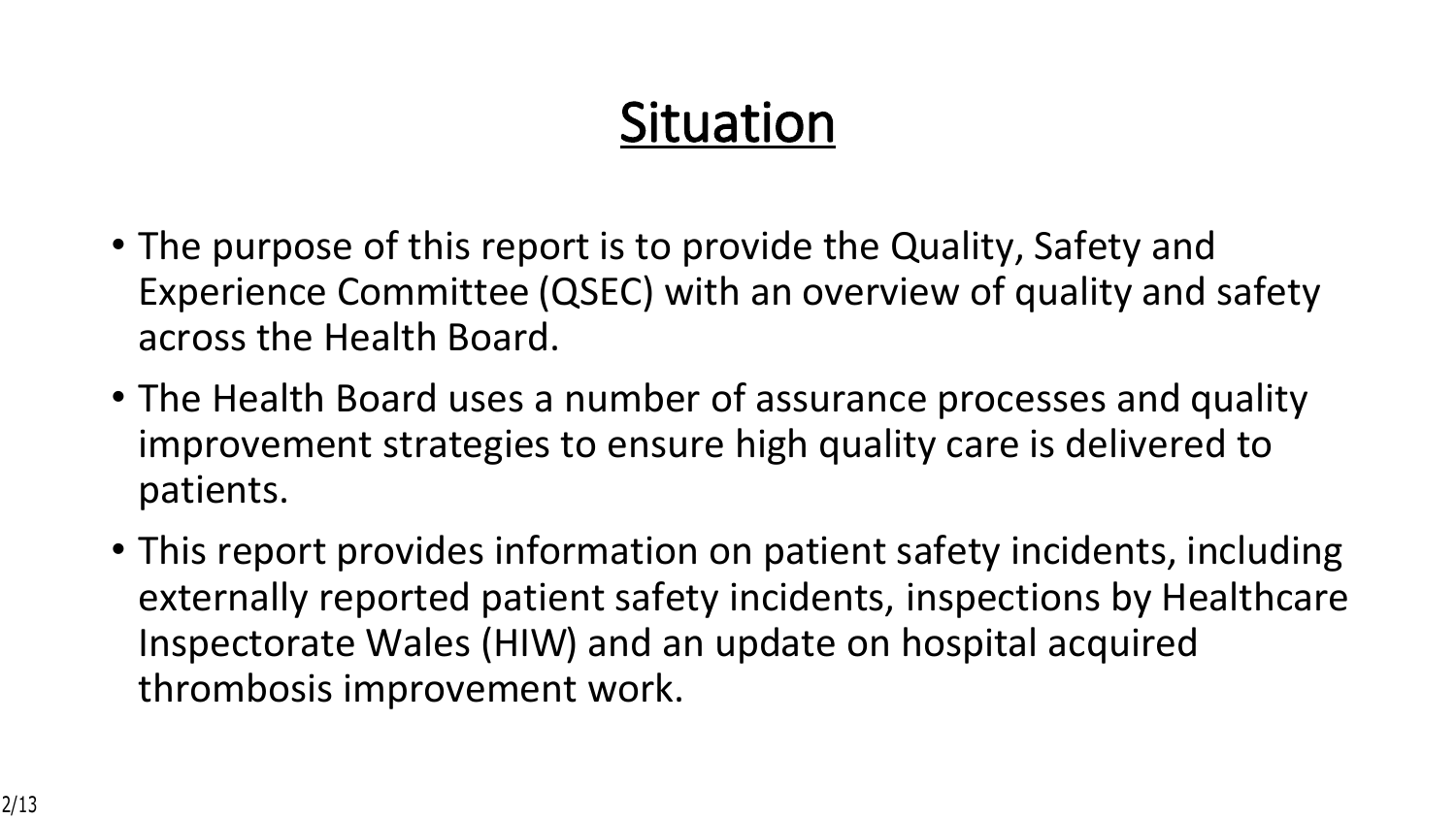# **Incident Reporting – severity of harm as reported**



In July and August 2021, 2,855 incidents were reported of which 2,431 were patient safety related. These figures are consistent with previous months.

The work to ensure that quality improvement links with patient safety incidents continues e.g. it has been agreed that management of pressure damage on admission will be a future quality improvement project.

The introduction of DatixCymru in April 2021 has altered the way in which severity of harm is reported. The new system allows the opportunity for the reporter to grade the harm to the person affected (which cannot be changed) and then on closure following investigation the actual harm to the person affected is recorded by the investigator.

Future reports to QSEC will use the severity of harm on closure of the incident.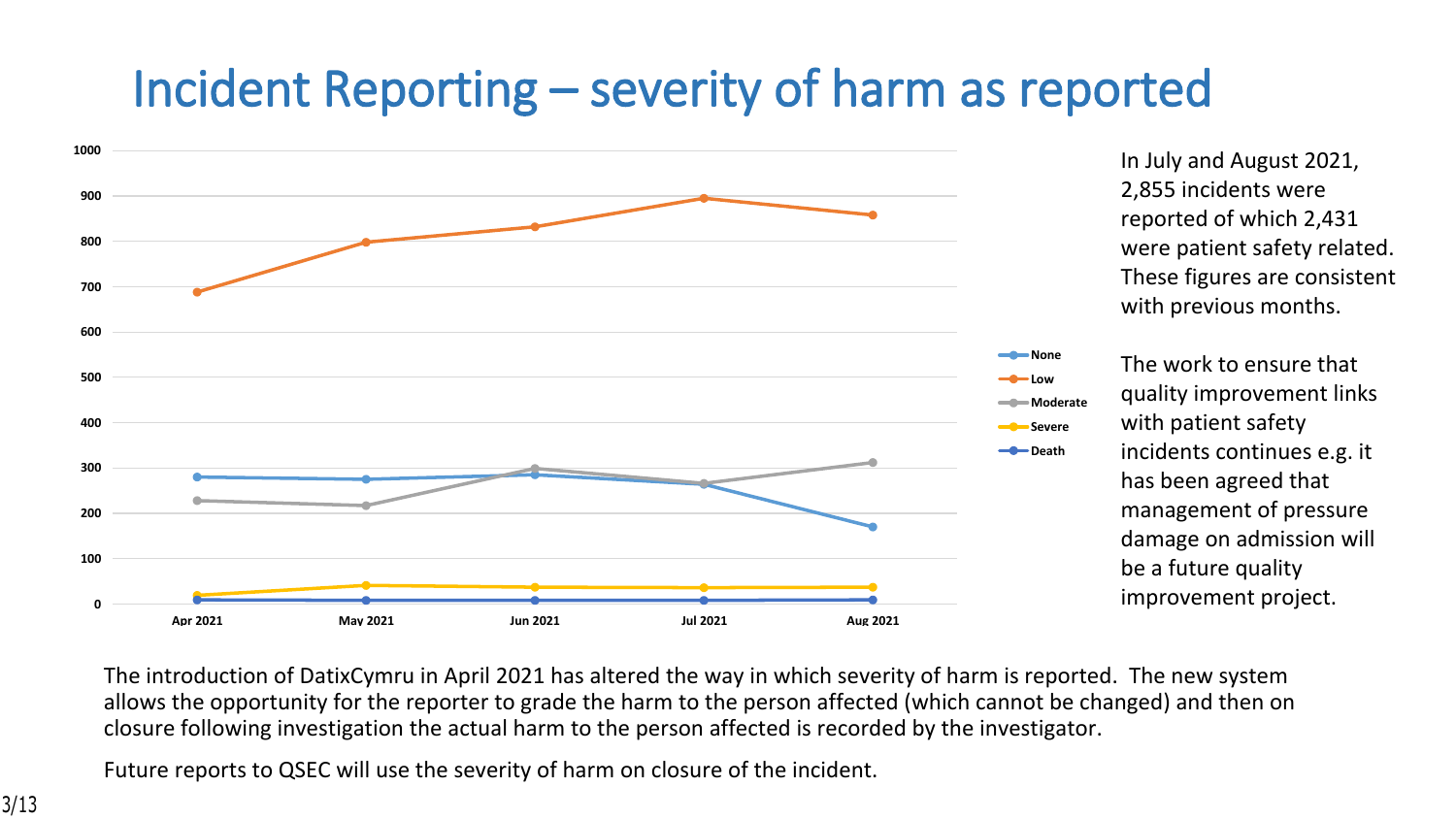# **Incident Reporting – severity of harm (01/01/2019 to 31/03/2021)**

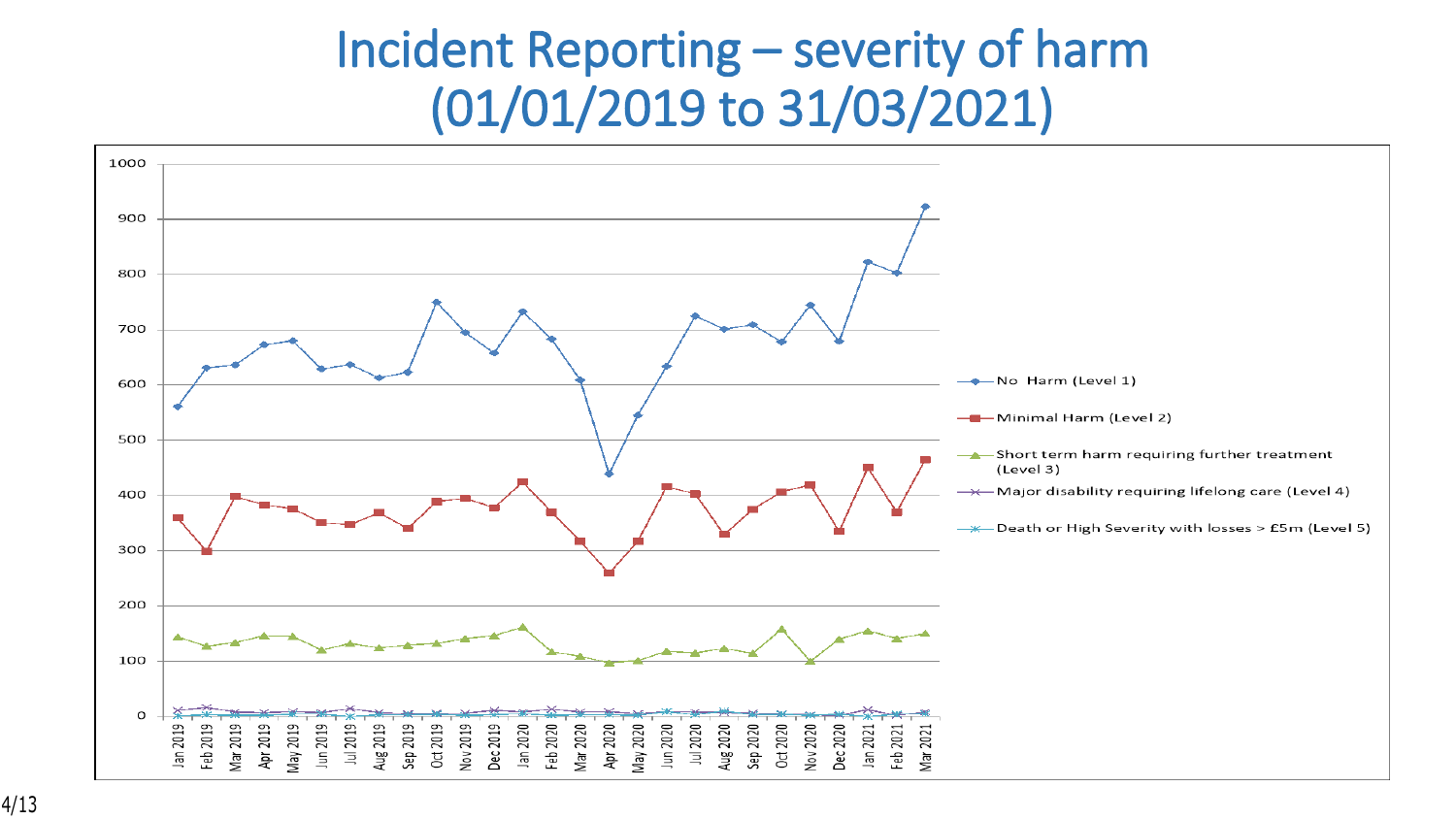# **Incident Reporting**

#### **Number of Pressure Ulcers**

Avoidable Mot Recorded Munavoidable



**Number of Inpatient Falls** 



#### Number of Pressure Ulcers

Present before Admission Developed/Worsened during care



#### Number of patient medication errors



5/13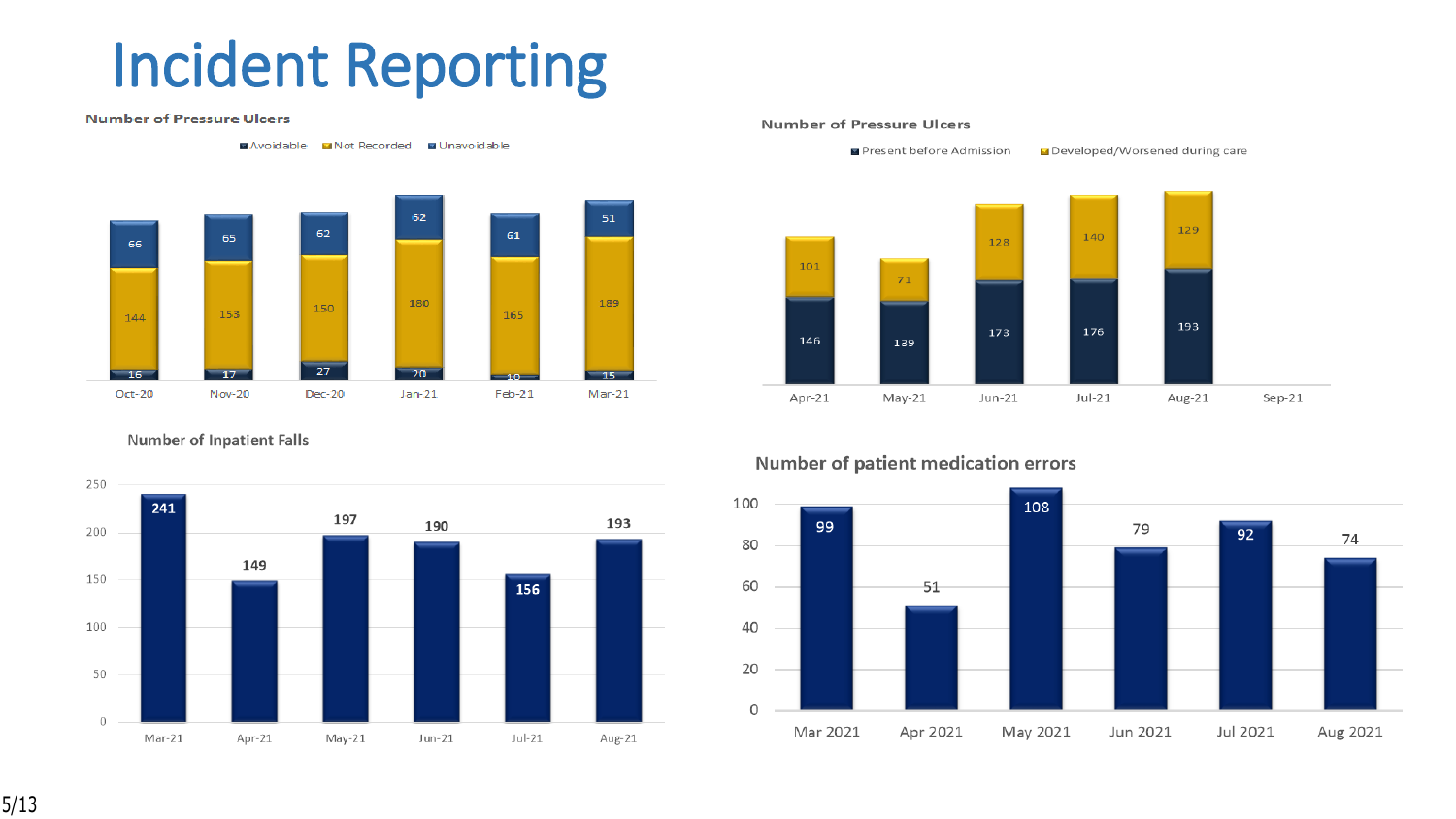# **Reportable incidents**

|                              | Q2 2020 | Q3 2020 | Q4 2020 | Q1 2021 | Q2 2021 |
|------------------------------|---------|---------|---------|---------|---------|
| Absconded patient*           |         |         |         |         |         |
| Pressure Damage*             |         |         |         |         | o       |
| Retained Foreign Object      |         | 0       | n       |         |         |
| Patient Fall (serious harm)  |         | 8       | 3       |         |         |
| Unexpected Death **          |         |         | 5       |         | 0       |
| Neonatal/Perinatal Care      |         | 0       | Ω       |         |         |
| Wrong site surgery/procedure |         | 0       |         |         |         |
| Under 18 Admission*          |         | 10      |         |         | 0       |
| Other                        |         | 0       | 2       |         |         |
| <b>Total</b>                 | 13      | 29      | 11      |         |         |

\*not reportable - temporary change in SI reporting during first wave, requirement to report re-introduced. However, reporting requirements have recently change in view of second wave pressures

Between 1st July and 31st August 2021, **4** reportable incidents were reported to the Delivery Unit; 1 is in relation to Infection Control, 1 is in relation to Self Harm and 2 are Serious Harm.

As at 31st August 2021, there were 18 incident, reported to Delivery Unit or Welsh Government, open over 60 days. In comparison to June 2021, the position has decreased.

During the last financial year, the reporting requirements for serious incidents to the Delivery Unit changed and therefore a comparison quarter by quarter cannot be made as to whether incident numbers have increased or decreased:

- $\bullet$  14<sup>th</sup> June change in reporting requirements see below
- $\bullet$  4<sup>th</sup> January 2021 to 13<sup>th</sup> June reduced reporting due to significant pressures on the NHS
- $\cdot$  13<sup>th</sup> August 2020 return to full Serious Incident reporting to the Delivery Unit
- 18<sup>th</sup> March 2020 to 13<sup>th</sup> August 2020 reduced reporting due to significant pressures on the NHS

### **Changes from 14th June 2021**

Term 'serious incident' replaced by 'patient safety incidents' reportable nationally.

A patient safety incident will be nationally reported within seven working days from the occurrence, or point of knowledge, if it is assessed or suspected an action or inaction in the course of a service user's treatment or care, in any healthcare setting, has, or is likely to have caused or contributed to their unexpected or avoidable death, or caused or contributed to severe harm.

The following specific categories of patient safety incidents must be reported:

- Suspected homicides where the alleged perpetrator has been under the care of mental health services in the past 12 months
- In-patient suicides
- Maternal deaths
- **Never Events**
- Incidents where the number of patients affected is significant such as those involving screening, IT, public health and population level incidents, possibly as the result of a system failure
- Unusual, unexpected or surprising incidents where the seriousness of the incident requires it to be nationally reported and the learning would be beneficial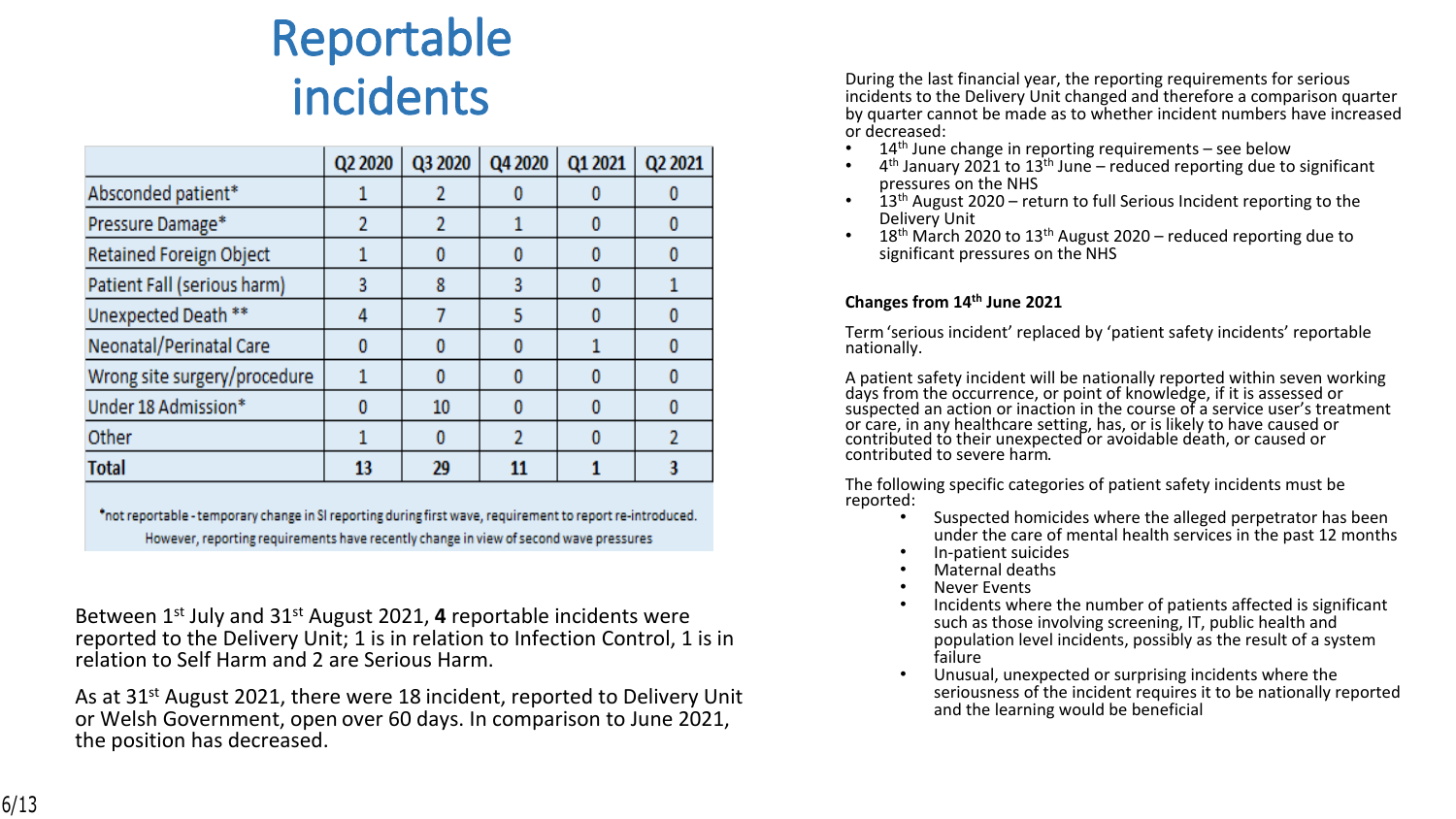# HAT Improvement plan

## **Actions complete**

- Identify a clinical lead for HAT
- Temporary adoption of the all Wales Thromboprophylaxis policy during pandemic period
- Set up an Improvement task & finish group
- Develop an improvement plan
- Secure funding and employ a QIST member who is dedicated to the HAT improvement agenda
- Ensure robust reporting and review processes in place across all acute site for compliance with Welsh Government HAT Tier 1 target
- Review outcomes from HAT case reviews for Tier I target and take appropriate action to share and respond to lesson learnt
- All learning outcomes from HAT reviews are effectively communicated to clinical teams and are acted on

## **Next steps**

- Amend and localise the All Wales TP Policy for HDHUB including an EQIA
- Start date for the HAT QIST practitioner is November 2021 depending on current nurse staffing levels and release. They will support:
	- Develop appropriate training and awareness raising mechanisms for all clinical staff on the prevention of HAT
	- Monitor compliance with the TP risk assessment across the acute sites using QI methodology and data collection
	- Develop robust and consistent approach to Redress process for all preventable HAT cases across all Acute Sites.
	- Full implementation and compliance with all Wales thrombo-prophylaxis policy when approved
	- Highlight issues/good practice/success in local Governance meetings
	- Review newly published NICE Quality Standard 201 work with the Clinical effectiveness team on a gap analysis and improvement plan to achieve this.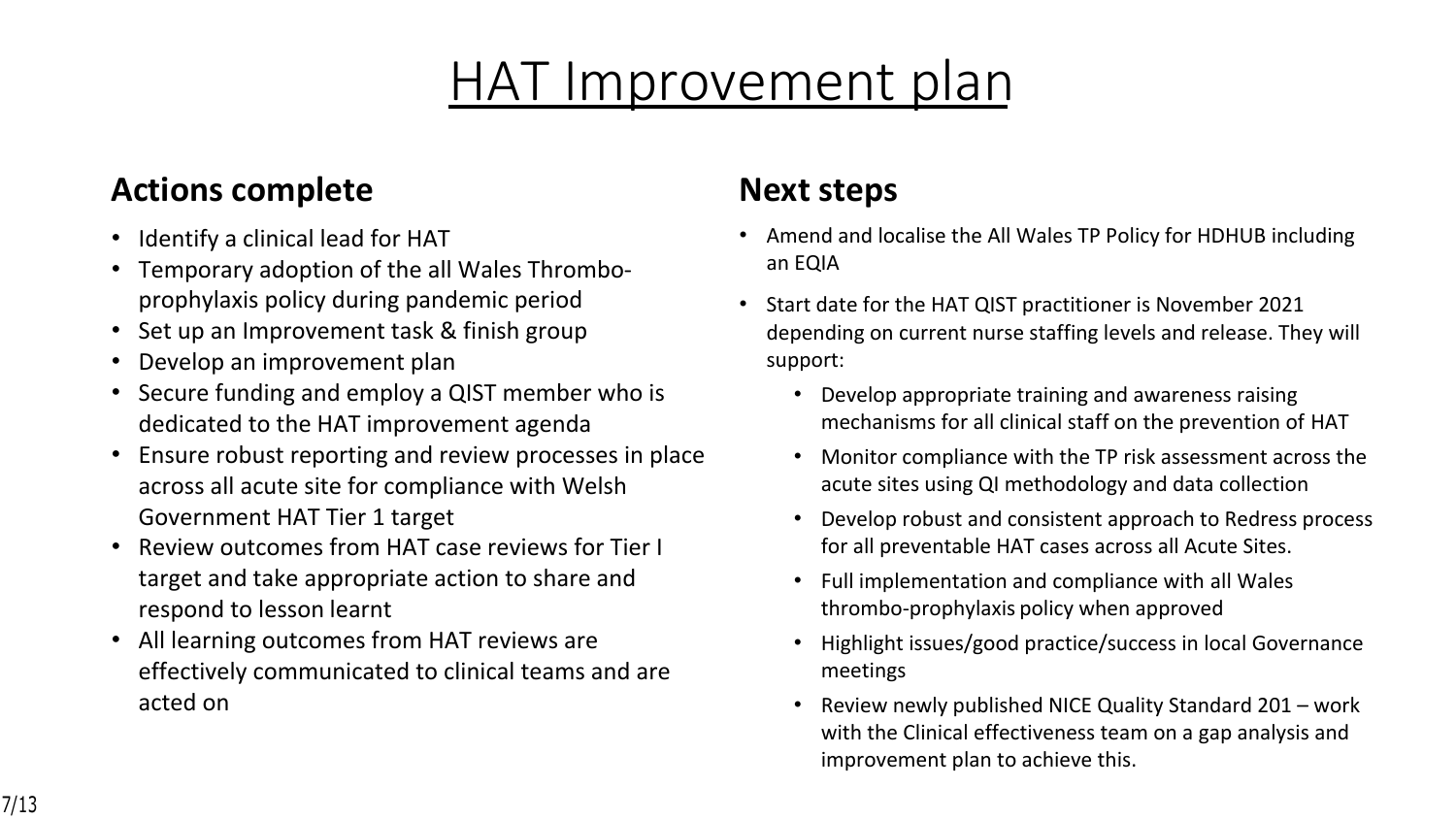

 $\bigstar$ 

 $#$ 

| $$ )$ $'$                                         | & % %<br>$\overrightarrow{4}$ #                                         | $\pm$                                                                                                                                                                                                                                                                 |
|---------------------------------------------------|-------------------------------------------------------------------------|-----------------------------------------------------------------------------------------------------------------------------------------------------------------------------------------------------------------------------------------------------------------------|
| 8 <sup>8</sup><br>8 <sup>°</sup><br>8<br>$\alpha$ |                                                                         | $-8$<br># #<br>#<br>#<br>$\prec$<br>? C<br>#<br>? 8<br>#<br>$\#$<br>$(+, ! #8)$<br># #<br>#<br>$\alpha$<br>#<br>$\star$<br># #<br>#                                                                                                                                   |
| & 8<br>-8                                         | $\overline{4}$                                                          | # #<br>$\alpha$<br>$\frac{1}{8}$<br>$\star$<br>$-8$<br>$\frac{1}{8}$<br>$\#$<br>$\#$<br>$\mathbf{3}$<br>$\boldsymbol{\alpha}$<br>$\mathbf{I}$<br>$\star$                                                                                                              |
| \$6()<br>$\%$                                     | $C + # #$<br># #<br>$\begin{array}{r} \# \# \\ \# \quad \# \end{array}$ | # #<br># #<br>$\frac{1}{8}$<br>$\mathsf{C}$<br>$\overline{0}$<br>#<br>$-8$<br>#<br># #<br>$\star$<br>$\mathcal{L}$<br>$\mathbf{I}$<br>#<br># #<br># #<br># #<br>#<br>* $#$<br>#<br>$\alpha$<br>$\#$ $\#$<br>$\star$<br>$\boldsymbol{\alpha}$<br>$\alpha$<br>$\#$<br># |
| $\mathsf D$                                       | $<$ B                                                                   | $\boldsymbol{\alpha}$<br>$\overline{0}$<br>$-8$<br>$(+, *$<br>$\left( \right)$<br>$\boldsymbol{\alpha}$<br>$\star$                                                                                                                                                    |
| F.                                                | $+$ # #<br># #<br># #<br>9 <sup>°</sup><br>$#$ #                        | # #<br>$\mathbf{I}$<br>$\frac{8}{x}$<br>$8 + #$<br>$\mathsf D$<br>$( + ,$<br>#<br>$\#$<br>$\overline{A}$<br>$\alpha$<br>8#<br>#<br>9<br>6()<br>a.                                                                                                                     |
| $\mathcal{L}_{\mathcal{L}}$                       |                                                                         | $\#$<br>$-8$<br>$\frac{1}{8}$<br># #<br>$\boldsymbol{\alpha}$<br>$\#$<br>$\begin{array}{c} 8 \\ (+, \end{array}$<br>#<br>$\blacksquare$<br># #<br>$\mathbf{H}$<br>$\#$<br>$\frac{8}{x}$<br>$(+, 8)$<br>$8\phantom{1}$                                                 |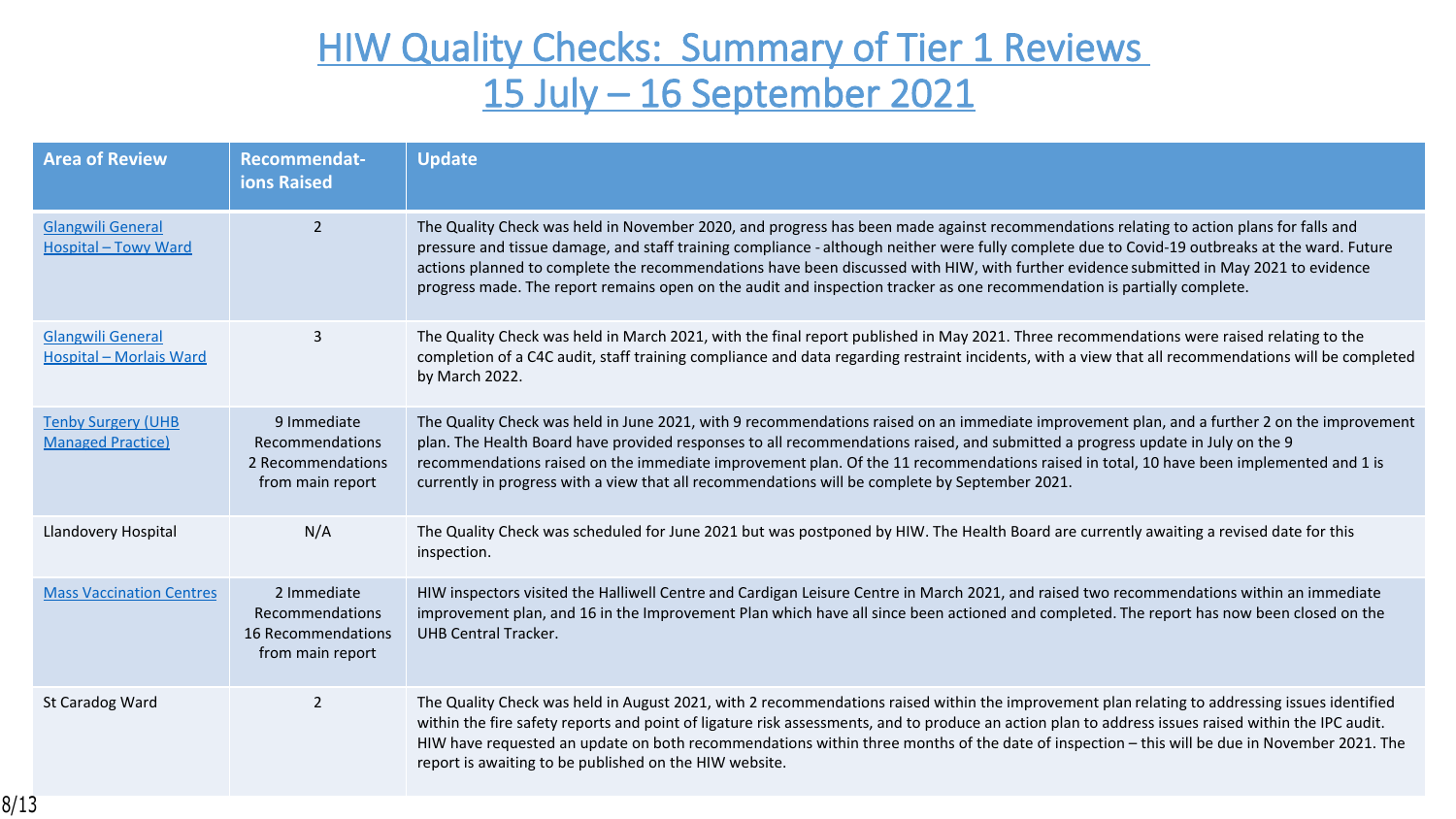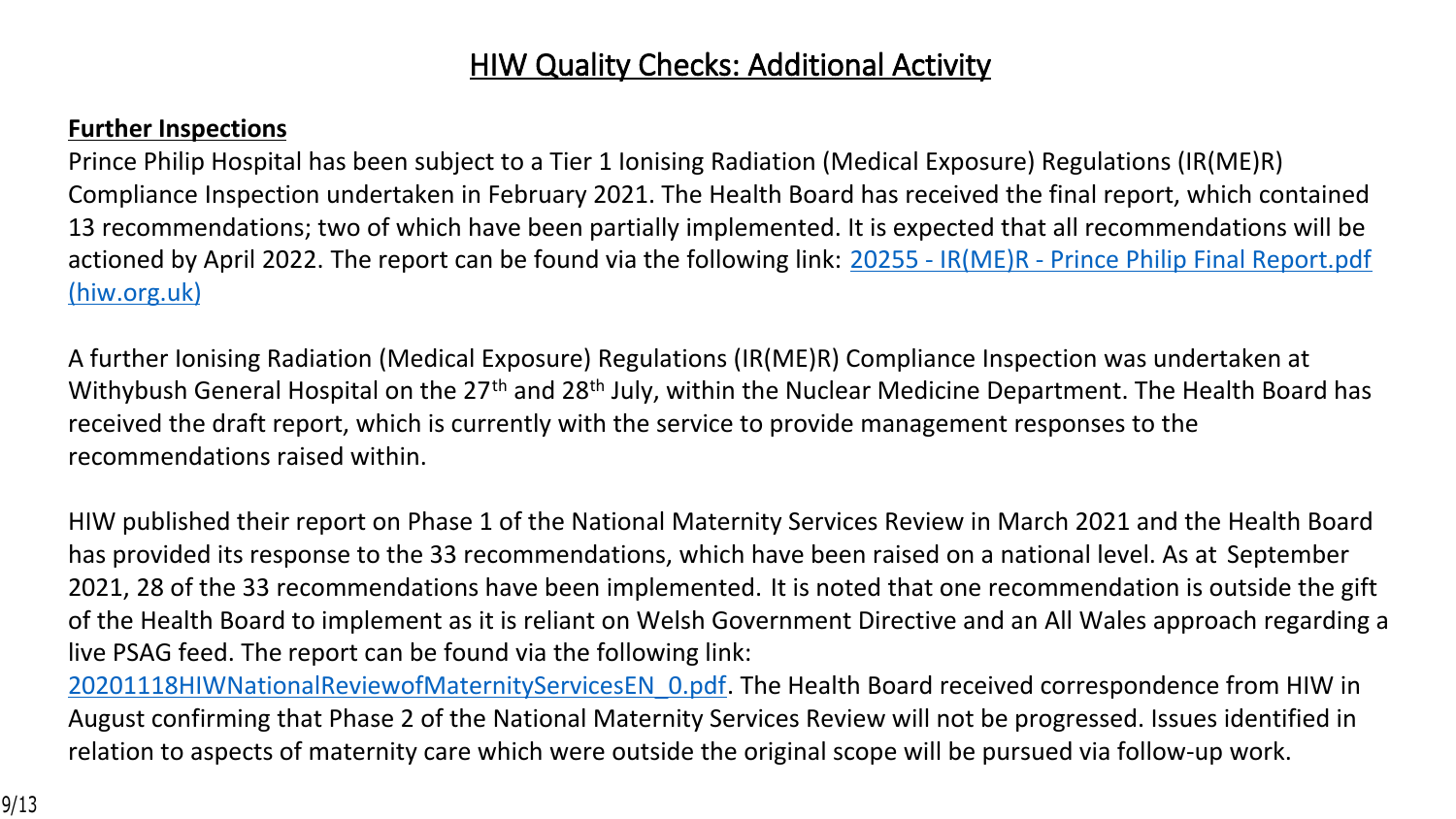## **HIW Quality Checks: Additional Activity**

### **Further inspections (cont)**

As part of their annual reviews programme, HIW have undertaken a local review of the Welsh Ambulance Service Trust (WAST) with focus on the impact of ambulance waits outside Emergency Department on patient safety, privacy, dignity and their overall experience. The Health Board have received a draft of the final report, and is in consultation with WAST in order to provide responses to the 20 recommendations raised by the end of September 2021.

### **Services of Concern: Proposed HIW Process**

The Health Board received a proposal document from HIW on 15<sup>th</sup> July 2021, outlining their intention to implement a Service of Concern process, and supporting process guidance. Currently, HIW follows an internal escalation process when an issue of concern comes to their attention. The new proposal is to formally use a Service of Concern designation when HIW identifies significant singular service failures, or cumulative or systemic concerns regarding a service or setting.

It is intended that a Service of Concern designation will increase transparency around how HIW discharges its role and ensure that focused and rapid action can be taken by a range of stakeholders, including health boards, to ensure that safe and effective care is being provided. The Health Board has until 30<sup>th</sup> September 2021 to provide comments or to send any queries in relation to this process, which is intended to be launched in Autumn 2021.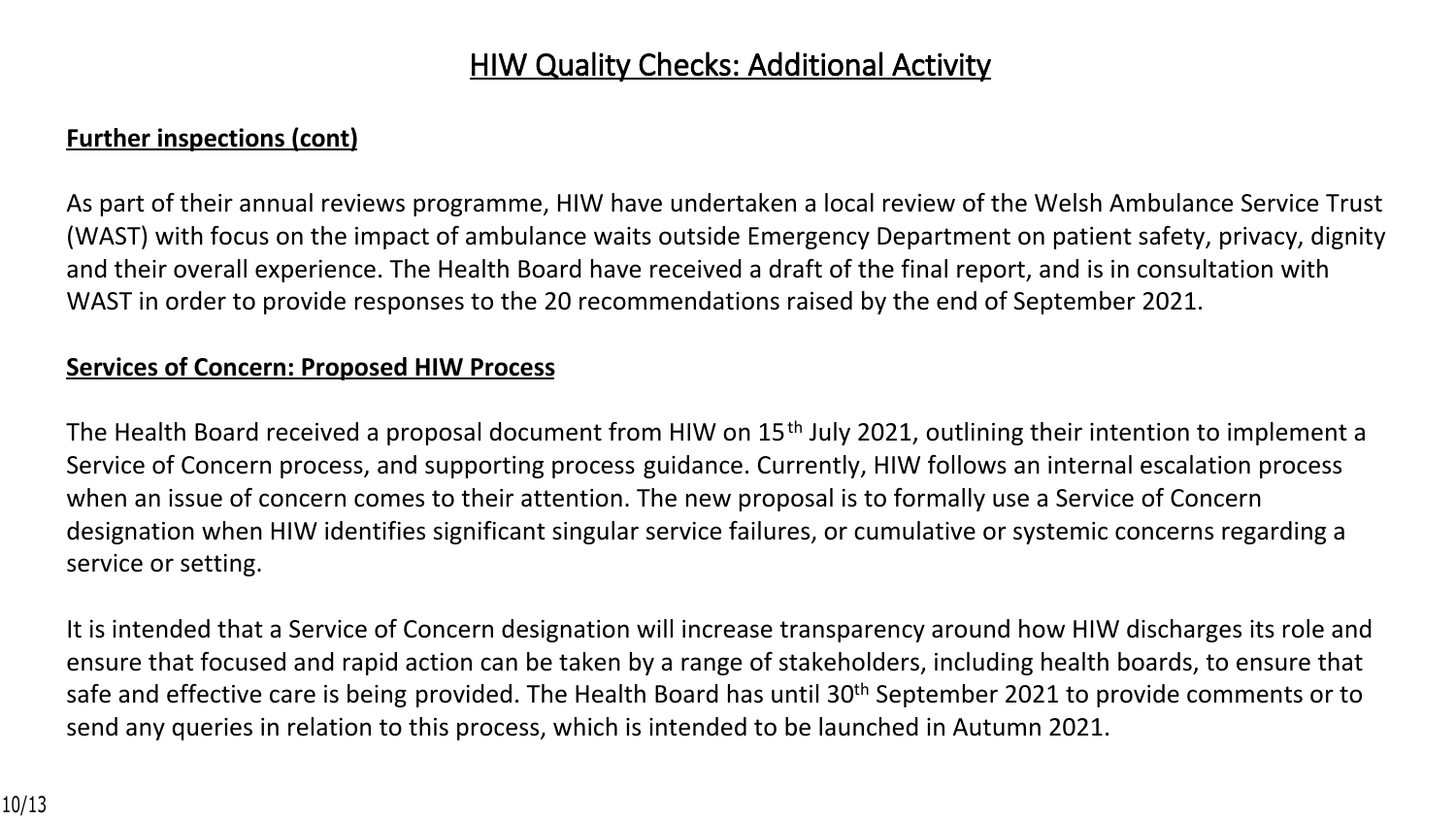## **Other Inspectorate Activities**

## **Community Health Council (CHC)**

CHC issued a report in August 2021 entitled "Mental Health Care In Our Pandemic", within which 5 recommendations were raised relating to the review of waiting lists, effective communications, and the need for an easy and quick access to direct mental health support for all ages. Two recommendations have been implemented, with the remaining three due for completion by March 2022.

### **Human Tissue Authority (HTA**)

HTA inspection reports are now captured on the Central Tracker. A routine inspection was undertaken in July 2021 at Glangwili General Hospital, and a Corrective and Preventative Action (CAPA) plan was issued containing 20 actions. All actions are to be completed by December 2021, and updates will be requested from the Pathology Service as part of the bi-monthly service update process.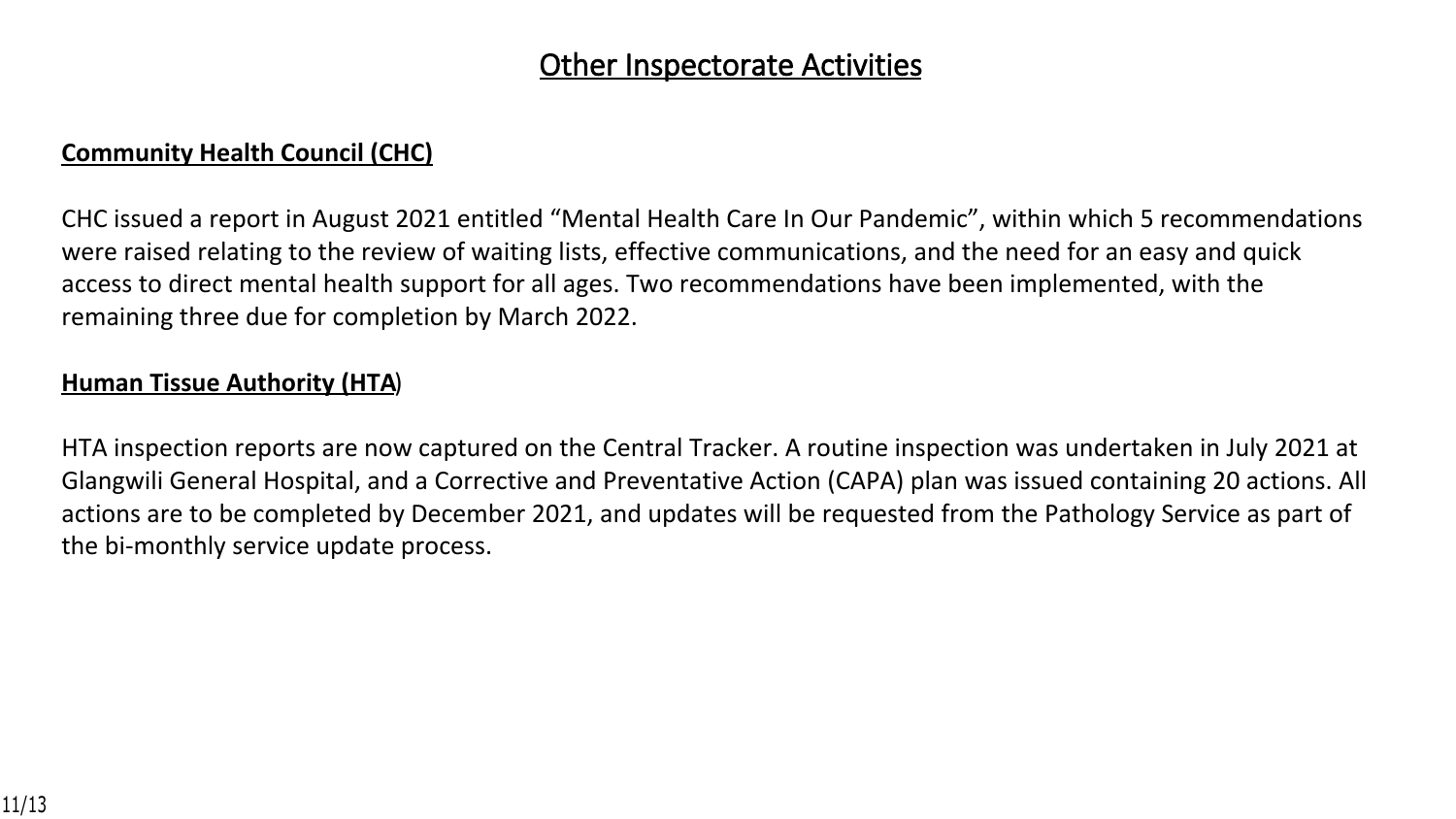# **Risks and Mitigation**

## • **Patient Safety Incidents**

- Scrutiny of all incidents reported undertaken by the Quality Assurance Information System Team on a daily basis. Report of themes and trends in reporting provided to Head of Quality and Governance, Assistant Director of Nursing and Associate Medical Director.
- Improvement and Learning Action Plans are developed and implemented within Directorates in response to the findings of the investigations.
- The learning from serious incidents is shared with the Listening and Learning Sub-Committee.

## • **External Inspections and Peer Review**

- All correspondence received by third parties in relation to their activity is logged on receipt by the Assurance and Risk team.
- Process in place for co-ordinating and quality checking responses to HIW requests by the required deadlines.
- Recommendations from HIW immediate assurance plans and final reports are logged on the central tracker and progress is requested from services by the Assurance and Risk team on a bi-monthly basis.
- Central tracker reported to every Audit and Risk Assurance Committee (ARAC) meeting.
- HIW activity will form part of the new quality governance arrangements within Directorates going forward.